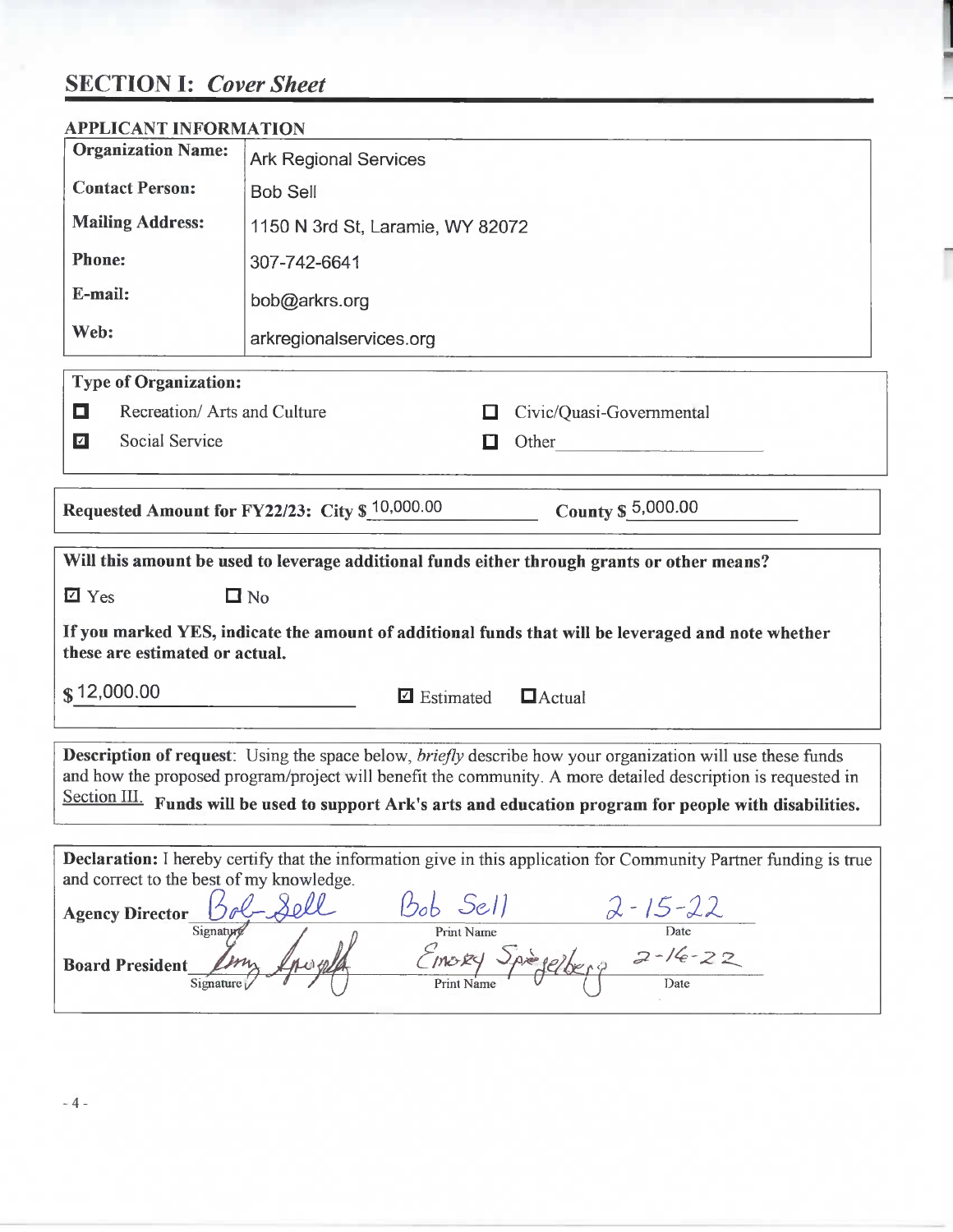# **SECTION II: Organization History**

#### **Organizational History and Mission**

Provide a mission statement and brief history of your organization in Laramie and/or Albany County, including services provided to area residents.

The vision of Ark Regional Services is that all people have the opportunity to experience the world in which we all live. In order to support this vision, Ark Regional Services facilitates opportunities for people with developmental disabilities: to LIVE enriched, full, and individualized lives; to LEARN what is necessary and meaningful to realize personal success; to WORK toward individual accomplishment, employment satisfaction, and community contribution; and to PLAY…

Ark began in 1956 with a small group of parents of children with disabilities who believed their children should receive services, education, and support in their communities rather than a state institution. Eventually, the vision of community-based services was shared by others and Ark has grown into one of the largest, and most well-respected, community providers in the State.

Ark offers a comprehensive array of supports and services for individuals with developmental disabilities, 24 hours a day, 365 days a year. Ark's services include: Community Living Services (support in people's homes), Community Support Services (support outside the home), Adult Day Services (day supports for people who are older or medically fragile), Equestrian Services, employment support, and a curriculum driven arts and education program. Each person's services are individually tailored to meet their needs and interests and are designed to help people achieve maximum independence and improve their quality of life.

#### **Organizational Structure**

List your officers and director(s), indicating their terms of office.

Members of Ark's Board of Directors are elected to three year terms and Officers are elected to one year terms. Members and Officers can be reelected at the end of their terms.

| <b>Emory Spiegelberg Chair</b> |                   | 2023 |  |
|--------------------------------|-------------------|------|--|
| Joe Shumway                    | Vice-Chair 2022   |      |  |
| Sam Dunnuck                    | Treasurer 2022    |      |  |
| Norman Bock                    | Secretary 2023    |      |  |
| Dave Heath                     | Board Member 2024 |      |  |
| Donna Sheen                    | Board Member 2023 |      |  |

Bob Sell CEO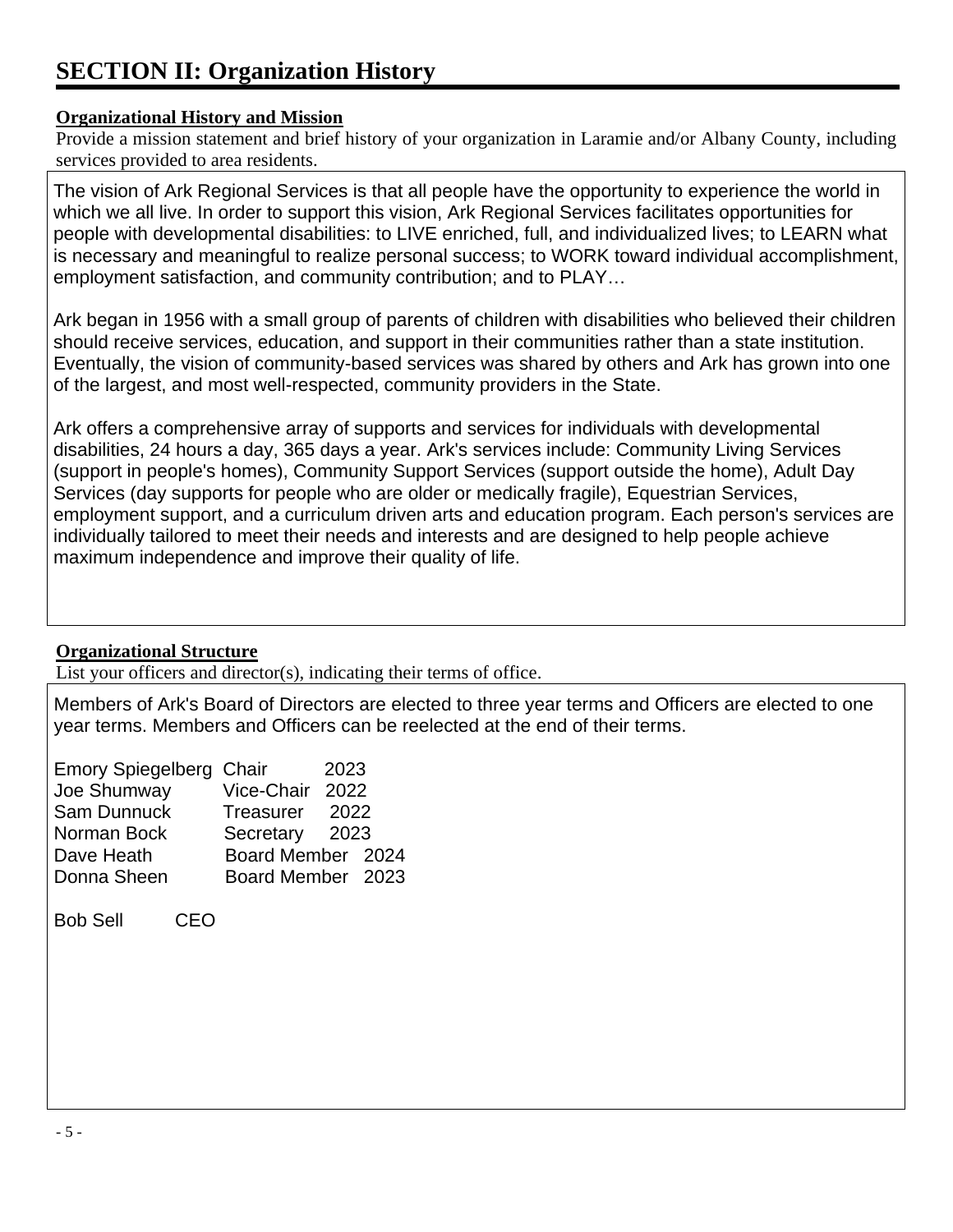*Briefly* **explain how these funds will be used and why public funds are necessary to accomplish this goal. Some discussion items to cover in this section may include:** 

- *whether or not the funding request has increased from prior years;*
- *whether or not this is a one-time or on-going request;*
- *description of any large program or staff expansion occurring in this fiscal year;*
- *large equipment or other fixed assets that will be purchased fiscal year;*
- *how your project relates to city or county goals, or how it improves the overall quality, character or health of the community; and*
- *whether or not funding will be used to leverage additional monies for your organization either through grants or other means.*

Ark will use grant funds to support its Arts and Education Program, which provides physical, emotional, psychological, cognitive, and academic benefits for people with disabilities. Additionally, participants find appropriate and effective ways to communicate their thoughts, emotions, and opinions. These skills and abilities play an immense role in helping people obtain meaningful employment, achieve goals, maintain relationships, adapt to their world, and help people thrive in today's society. Ark's performing arts program also benefits the Laramie Community as a whole. The public has the opportunity to attend live productions and volunteer. Providing opportunities for people with and without disabilities to work together is vital; it helps change societal views regarding people with disabilities while enhancing the cultural and artistic landscape of Albany County.

# **Section IV.** *Financial Information—a current balance sheet can be submitted to satisfy this requirement.*

#### **Balance Sheet as of December 31, 2021:**

| <b>Assets</b>      | <b>Liabilities</b> | <b>Other Financial Information</b><br>You Wish to Include: |
|--------------------|--------------------|------------------------------------------------------------|
| <b>Current:</b>    | Current:           |                                                            |
| Cash:              | Payables:          |                                                            |
| $CDs, etc.$ :      | Withholding:       |                                                            |
| Receivables:       |                    |                                                            |
|                    | Long Term:         |                                                            |
| <b>Fixed:</b>      | Promissory Notes:  |                                                            |
| Equipment:         | Mortgage:          |                                                            |
| Building:          |                    |                                                            |
| Less Depreciation: | Owner's Equity:    |                                                            |
|                    |                    |                                                            |
|                    |                    |                                                            |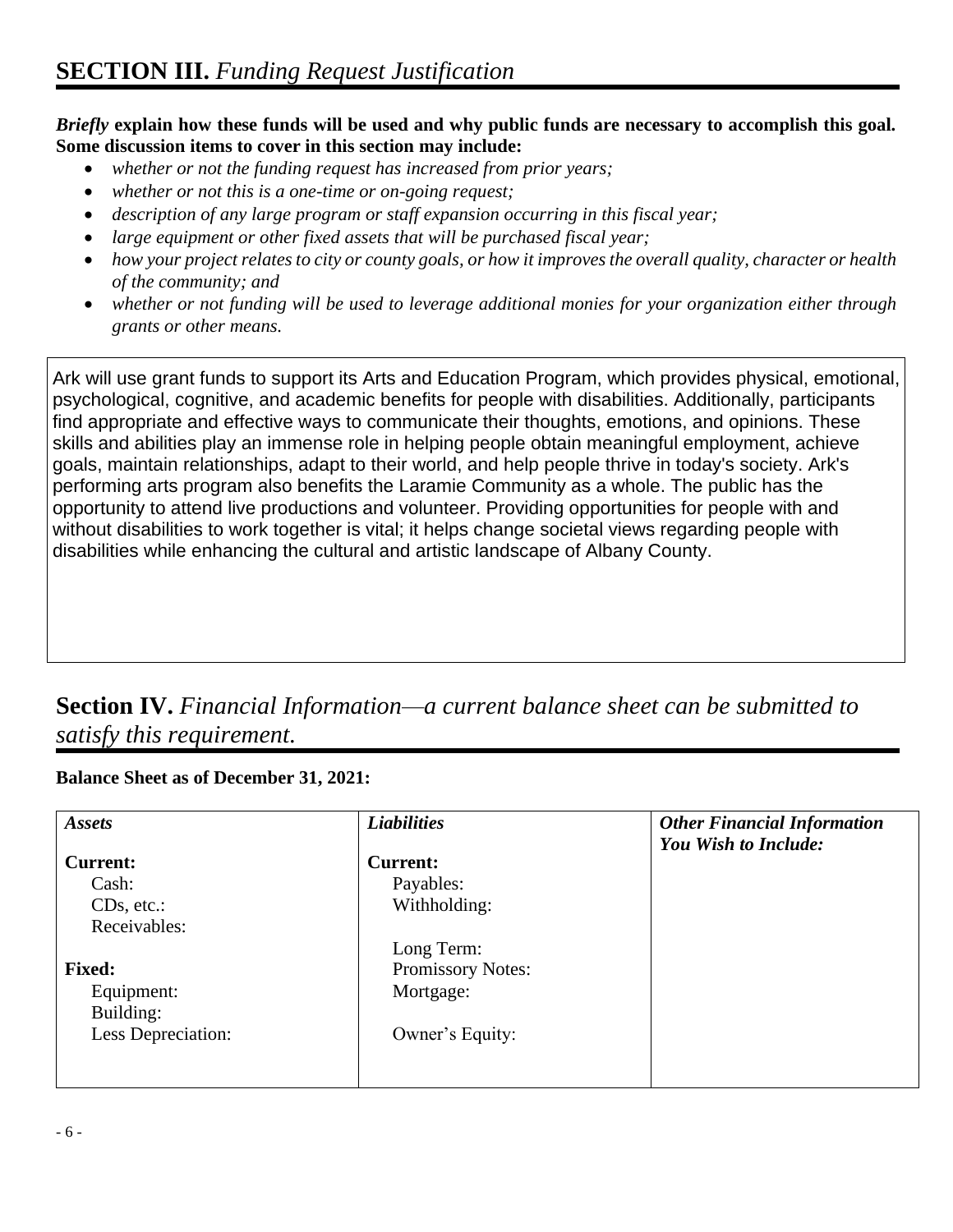If your organization follows a different funding cycle (i.e. Calendar Year), indicate your budget cycle here:

# *Revenue*

|                                    | <b>Amount</b> | <b>Secured or pending?</b> |
|------------------------------------|---------------|----------------------------|
| City of Laramie, Community Partner | \$10,000.00   | Pending                    |
| Albany County, Community Partner   | \$5,000.00    | Pending                    |
| United Way                         | \$0.00        | N/A                        |
| <b>Donors</b>                      | \$10,000.00   | Secured                    |
| <b>Fundraisers</b>                 | \$0.00        | N/A                        |
| Interest                           | \$5,000.00    | Secured                    |
| Other                              | \$12,000.00   | Pending                    |
| Other                              | \$50,000.00   | Secured                    |
| <b>Total Estimated Revenue</b>     | \$92,000.00   |                            |

# *Expense*

| Ark operates on a July 1st to June 30th, fiscal year.<br>The budget below is specific to the theatre program portion of the Arts and Education program. Under<br>expenses, Salaries, Benefits, and Building Usage are based on 1/4 of overall expenses as the<br>program consists of Visual Arts, Dance, Music, and Theatre. |             |               |                            |  |
|------------------------------------------------------------------------------------------------------------------------------------------------------------------------------------------------------------------------------------------------------------------------------------------------------------------------------|-------------|---------------|----------------------------|--|
|                                                                                                                                                                                                                                                                                                                              | Revenue     |               |                            |  |
|                                                                                                                                                                                                                                                                                                                              |             | <b>Amount</b> | <b>Secured or pending?</b> |  |
| City of Laramie, Community Partner                                                                                                                                                                                                                                                                                           | \$10,000.00 |               | Pending                    |  |
| Albany County, Community Partner                                                                                                                                                                                                                                                                                             |             | \$5,000.00    | Pending                    |  |
| United Way                                                                                                                                                                                                                                                                                                                   | \$0.00      |               | N/A                        |  |
| Donors                                                                                                                                                                                                                                                                                                                       | \$10,000.00 |               | Secured                    |  |
| Fundraisers                                                                                                                                                                                                                                                                                                                  | \$0.00      |               | N/A                        |  |
| Interest                                                                                                                                                                                                                                                                                                                     | \$5,000.00  |               | Secured                    |  |
| Other                                                                                                                                                                                                                                                                                                                        |             | \$12,000.00   | Pending                    |  |
| Other                                                                                                                                                                                                                                                                                                                        | \$50,000.00 |               | Secured                    |  |
| <b>Total Estimated Revenue</b>                                                                                                                                                                                                                                                                                               | \$92,000.00 |               |                            |  |
| <i>Expense</i>                                                                                                                                                                                                                                                                                                               |             |               |                            |  |
|                                                                                                                                                                                                                                                                                                                              |             | <b>Amount</b> | <b>Comments</b>            |  |
| Salary, Director                                                                                                                                                                                                                                                                                                             |             | \$15,000.00   |                            |  |
| Salary, Other(s)                                                                                                                                                                                                                                                                                                             |             | \$30,500.00   |                            |  |
| Benefits                                                                                                                                                                                                                                                                                                                     |             | \$10,000.00   |                            |  |
| Rent                                                                                                                                                                                                                                                                                                                         |             | \$0.00        |                            |  |
| <b>Utilities</b>                                                                                                                                                                                                                                                                                                             |             | \$0.00        |                            |  |
| <b>Client Service</b>                                                                                                                                                                                                                                                                                                        |             | \$1,500.00    | Transportation             |  |
| <b>Client Aid</b>                                                                                                                                                                                                                                                                                                            |             | \$0.00        |                            |  |
| Equipment                                                                                                                                                                                                                                                                                                                    |             | \$8,000.00    | Sets, costumes, etc.       |  |
| Other                                                                                                                                                                                                                                                                                                                        |             | \$2,000.00    | Marketing                  |  |
| Other                                                                                                                                                                                                                                                                                                                        |             | \$25,000.00   | <b>Building Usage</b>      |  |
| <b>Total Estimated Expense</b>                                                                                                                                                                                                                                                                                               |             | \$92,000.00   |                            |  |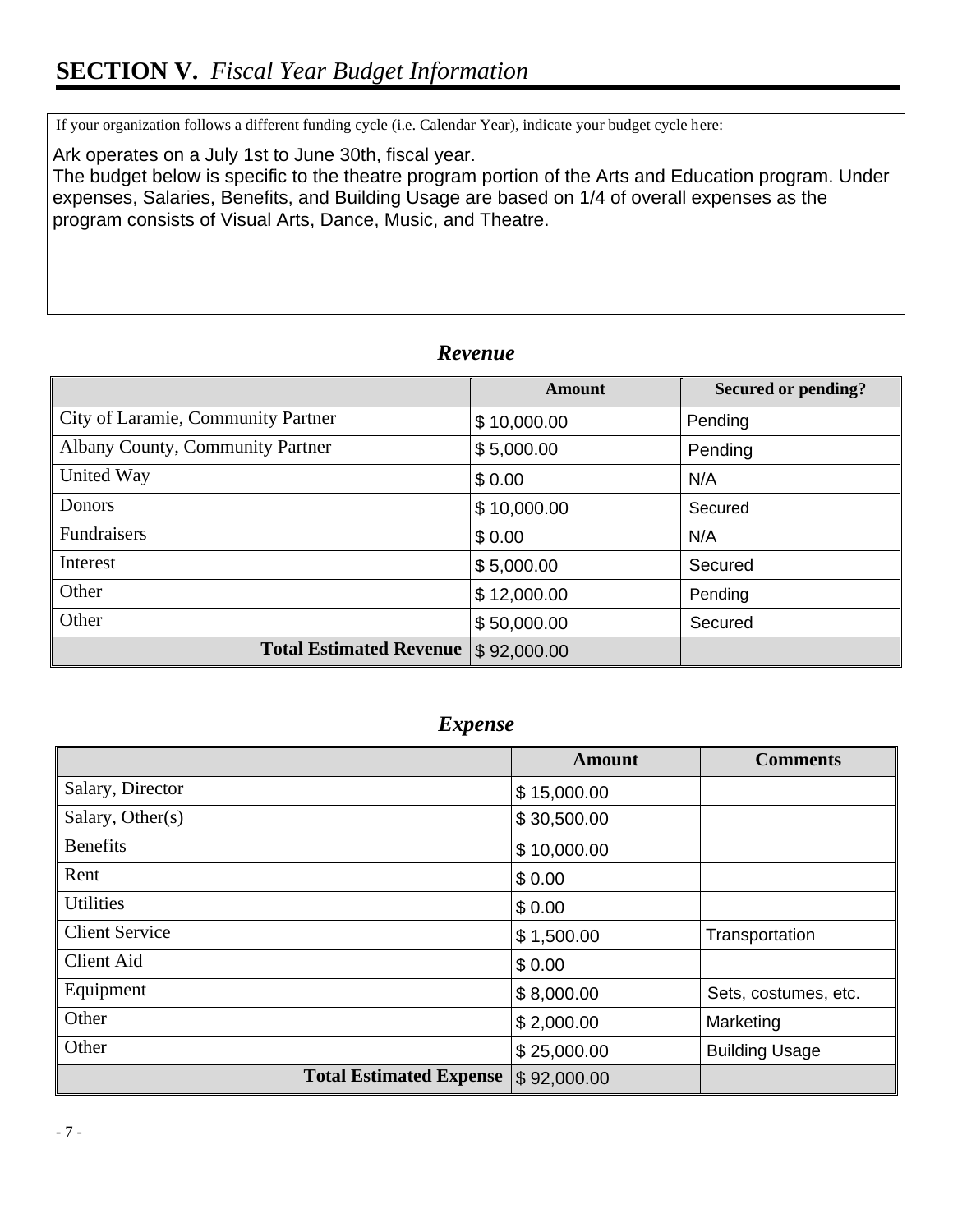# *Complete this section if your agency was awarded Community Partner Funding in Fiscal Year 2021/2022*

| <b>Amount Awarded?</b>                                                                                                                    | $\frac{6}{3}$ 5,989.00     |
|-------------------------------------------------------------------------------------------------------------------------------------------|----------------------------|
| Have you used all of the funds awarded?                                                                                                   | $\boxdot$ Yes<br>$\Box$ No |
| If you have not used all of the funds awarded, please include <i>amount</i><br>remaining and date by which you intend to use those funds. | Date:                      |

#### **Briefly describe the impact that the FY 2021/2022 award has had on your program, project or organizational operations. Some discussion items to cover in this section may include:**

- *Number of persons served and demographics of persons served (income level, age, race, etc.)*
- *Describe the overall impact of these funds on your program, project, or organization.*
- *If your agency has not yet to spent all of the awarded funds, please briefly describe your plans to expend the funds by the end of the fiscal year.*
- *Did your agency use Community Partner funding to leverage additional funds, either through grants or other means?*

Ark's ongoing Theatre Program consists of production activities that provide approximately 70 adults with intellectual disabilities the opportunity to learn about the performing arts. As COVID continued to pose a threat to our students and instructors, it was decided that a live performance would encourage an increase in COVID transmission. To address the risks of holding a live performance 2021 began with the exciting project "Cooper Center Live!", a sketch comedy film production.

This venture engaged students in writing, video and sound editing, filming, and expanded their experience with set and costume design. The Cooper Center Live sketch comedy is comprised of eight sketches that vary in comedic explorations of concepts, characters, and situations with an assortment of actors. Sketches were created by both students and instructors at the Cooper Center.

Students and instructors worked collaboratively in classes designed to support the creation of the film project. Classes such as Garment Design, Set Design, and Prop Design worked to create the background, physical objects, and costumes used by the actors in the sketches. Sound editing, video editing, and the rehearsal class focused on the visual and audio elements of the production, as well as the practice and direction of the actors involved.

The comedy sketch film production proved to be a difficult endeavor for everyone involved in the project as the film required a great amount of research, construction, and editing. Despite these endeavors, a magnificent sketch comedy film was created, and reflects the incredible talent held by the Cooper Center's actors and instructors.

The Wyoming Arts Council awarded the Performing Arts Program a matching grant in the amount of \$9,857.00. The city and county grants were used to match these funds.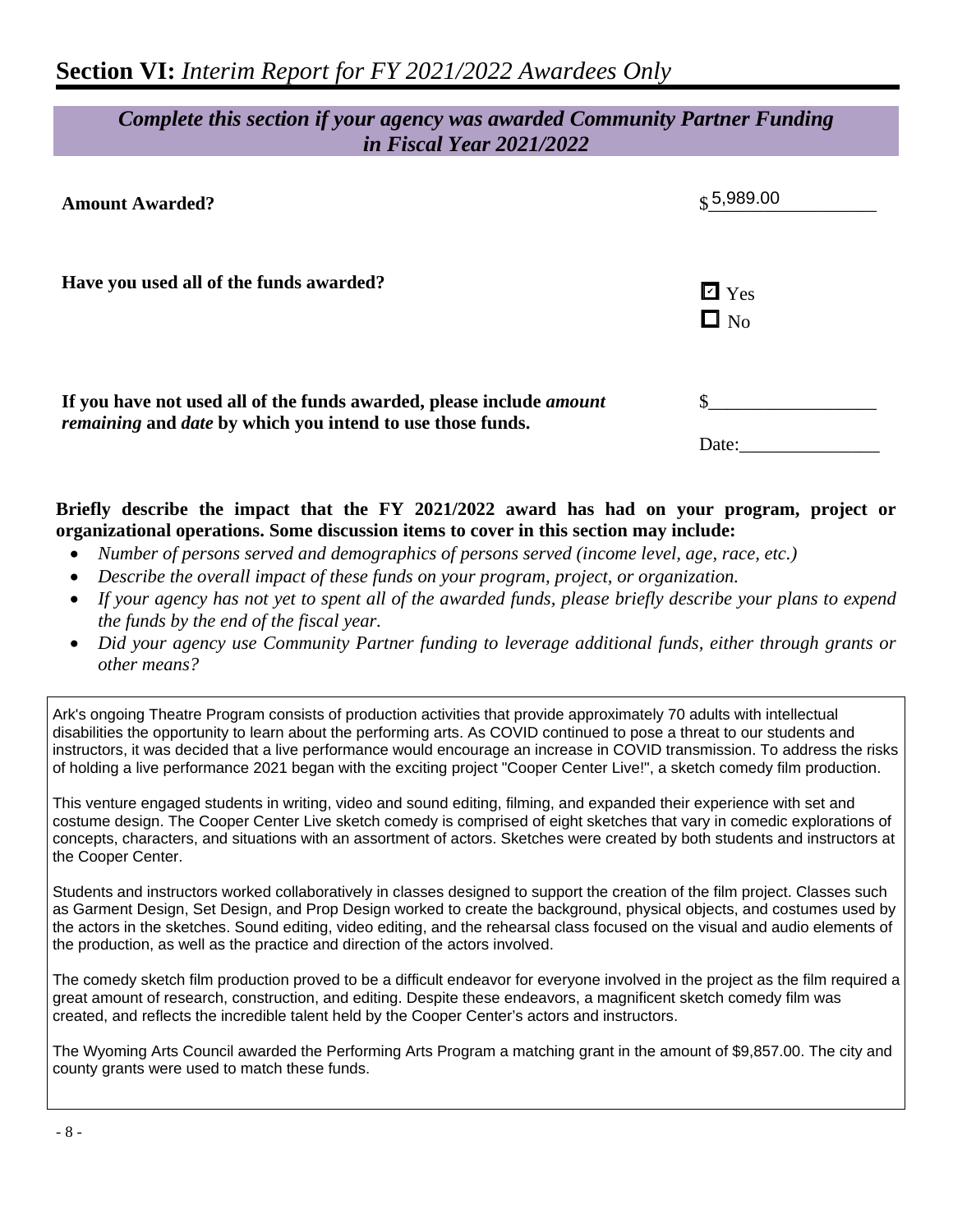## **ARK REGIONAL SERVICES, INC. Statements of Financial Position As of December 31, 2021 and 2020**

## **ASSETS**

|                                | December 31, 2021  | December 31, 2020  |
|--------------------------------|--------------------|--------------------|
| <b>CURRENT ASSETS</b>          |                    |                    |
| CASH ON HAND                   | \$<br>1,050.00     | \$<br>1,050.00     |
| CASH-HEALTH SAVINGS ACCOUNT    | 90,778.49          | 8,509.77           |
| CASH-BANK OF THE WEST #2       | 296,674.31         | 277,077.43         |
| CASH-BW PAYROLL #2             | 52,529.42          | 53,152.64          |
| CASH-STAGEPOINT FCU            | 69,692.94          | 69,646.45          |
| <b>ADVANCE</b>                 | 995.83             | 0.00               |
| MM - BW HEALTH                 | 52,557.85          | 31,553.26          |
| CASH-STAGEPOINT FCU            | 38,749.17          | 36,193.14          |
| CASH - FIB                     | 188,827.00         | 958,841.00         |
| ACCOUNTS RECEIVABLE            | 507,961.93         | 436,346.52         |
| PREPAID EXPENSES               | 13,137.92          | 3,821.46           |
| PREPAID INSURANCE              | 78,560.88          | 54,589.03          |
| <b>INVENTORY-JANITORIAL</b>    | 7,787.19           | 3,050.15           |
| <b>INVENTORY-ARENA FEED</b>    | 4,863.50           | 3,196.35           |
| <b>TOTAL CURRENT ASSETS</b>    | 1,404,166.43       | 1,937,027.20       |
| <b>CASH-INVESTMENT</b>         |                    |                    |
| CASH - UNIWYO                  | \$<br>22.15        | \$<br>22.15        |
| MM - ACPE FCU                  | 42,239.27          | 57,148.44          |
| CASH-ACPE FCU                  | 23.55              | 23.55              |
| SAVINGS-UNIWYO FCU             | 28,427.50          | 28,155.29          |
| <b>TOTAL CASH-INVESTMENTS</b>  | 70,712.47          | 85,349.43          |
| <b>FIXED ASSETS</b>            |                    |                    |
| FURN/FIXTURES/EQUIPMENT        | 1,252,232.02       | 1,261,200.02       |
| <b>BUILDINGS</b>               | 4,807,473.46       | 4,792,208.46       |
| LAND                           | 317,544.16         | 317,544.16         |
| <b>TOTAL FIXED ASSETS</b>      | 6,377,249.64       | 6,370,952.64       |
| LESS: ACCUMULATED DEPRECIATION | (3,454,212.81)     | (3,322,667.81)     |
| <b>NET FIXED ASSETS</b>        | 2,923,036.83       | 3,048,284.83       |
| <b>TOTAL ASSETS</b>            | \$<br>4,397,915.73 | \$<br>5,070,661.46 |